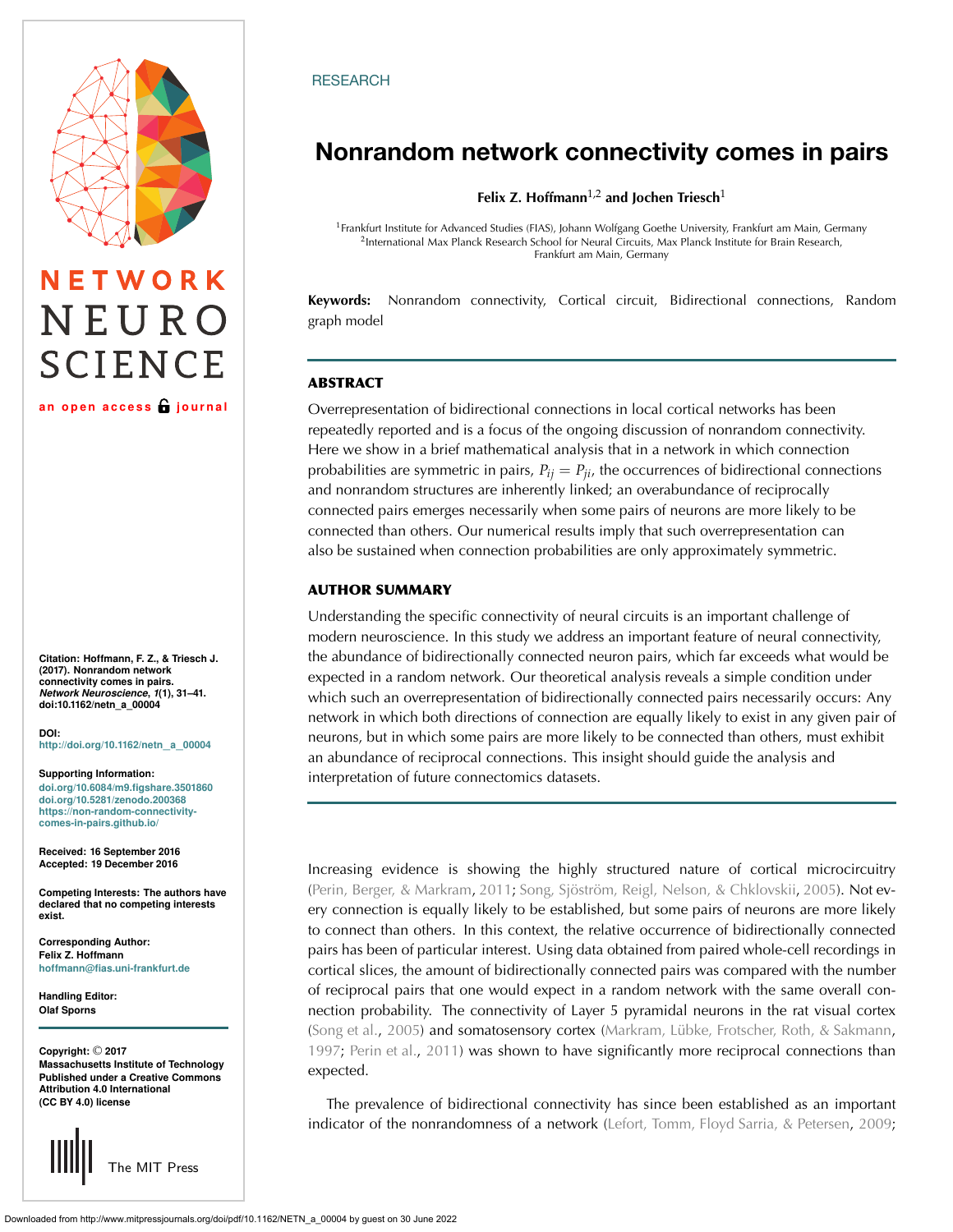The set of neuron-to-neuron connections in a small subset of cells in the cortex.

Cortical microcircuitry: [Bourjaily & Miller,](#page-10-4) [2011\)](#page-10-4). However, the exact relationship between nonrandomness and relative reciprocity has not been explained. Here, we model cortical circuitry as random networks in which each possible connection has a separate probability to exist. Using this model, we are able to show that any nonrandom connectivity, expressed as higher connection probabilities in some edges and lower probabilities in others, necessarily induces a relative overrepresentation of bidirectional connections, as long as the connection probabilities remain symmetric within pairs. Quantitatively, we analyze reciprocity in networks with one discrete and one continuous distribution of connection probabilities to demonstrate that the relative abundance of bidirectional connections reported in experimental studies can easily be obtained from these models.

# **RESULTS**

The emergence of nonrandom connectivity patterns can be modeled by assigning each possible connection in a random graph a separate probability to exist. In such a model some connections are more likely to be realized than others, allowing for the encoding of patterns within the specific probabilities of each connection. In the limiting case, each connection either exists or is absent with certainty, representing a blueprint for the network architecture.

To analyze the effect of nonrandom structures within a network—specifically, on the statistics of bidirectionally connected pairs found in the network—we consider a random graph model of *N* neurons in which the probability of node *i* to connect to node *j* is modeled by a random variable  $P_{ij}$ . For this analysis, we assume  $P_{ij}$ , for  $i, j = 1, \ldots, N$  with  $i \neq j$ , to be identically distributed random variables in  $[0, 1]$ , yielding a probability of connection for each ordered pair of nodes in the graph. Outside of pairs, the random variables  $P_{ii}$  are assumed to be independent—that is, nonequal  $P_{ij}$  and  $P_{kl}$  are independent as long as  $i \neq l$ or  $j \neq k$ . Finally, we explicitly exclude self-connections in this model and assume at all times that  $i \neq j$ .

Given the distributions of connection probabilities, what is then the probability in this model for a randomly selected node to have a projection to another randomly selected node? Since the random variables *Pij* are identically distributed, we compute this overall connection probability  $\mu$  easily as the expected value of  $P_{ii}$ ,

$$
\mu = \mathcal{E}(P_{ij}).\tag{1}
$$

Support: For example, if the values of  $P_{ij}$  have a probability density function *f* with support in [0, 1], we can compute the connection fraction as

$$
\mu = \int_0^1 x f(x) dx. \tag{2}
$$

In this work, we are interested in the probability  $P_{\text{bidir}}$  that a bidirectional connection exists in a random pair of neurons. We determine  $P_{\text{bidir}}$  as the expected value of the product of  $P_{ij}$ and *Pji*,

$$
P_{\text{bidir}} = \mathcal{E}(P_{ij}P_{ji}).\tag{3}
$$

The relative occurrence  $\varrho$  of such reciprocally connected pairs compares  $P_{\text{bidir}}$  with the Erdos–Rényi graph: ˝ occurrence of bidirectional pairs in an Erdos–Rényi graph, in which each unidirectional ˝ **connection is equally likely to occur with probability** *μ* (Erdős & Rényi, 1959, [Gilbert](#page-10-6), [1959\)](#page-10-6).

The subset of the domain of a real-valued function whose elements are not mapped to zero.

Randomly wired network in which each possible connection has the same probability to exist.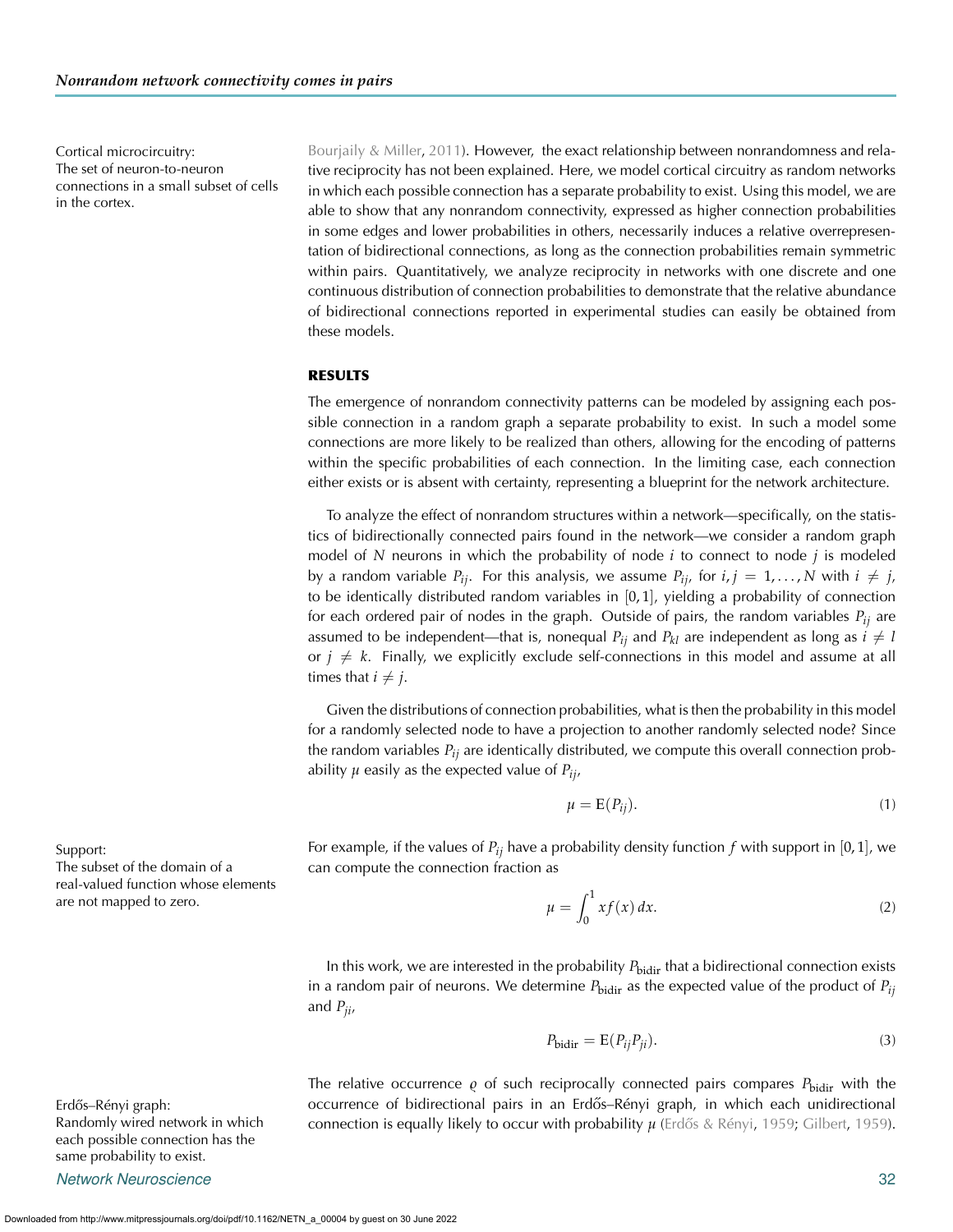The probability that a particular bidirectional connection exists in such a random graph is simply  $\mu^2$ , and we obtain the relative occurrence as the quotient

<span id="page-2-1"></span>
$$
\varrho = \frac{P_{\text{bidir}}}{\mu^2} = \frac{E(P_{ij}P_{ji})}{E(P_{ij})^2}.
$$
\n(4)

Experimental studies in local cortical circuits of rodents have repeatedly reported a rela**tive occurrence of bidirectional connections**  $\rho > 1$  **[\(Markram et al.](#page-10-2), [1997;](#page-10-2) [Perin et al.](#page-10-0), [2011](#page-10-0);** [Song et al.](#page-10-1), [2005\)](#page-10-1). To understand in which cases such an overrepresentation occurs, we consider two cases. In the first case, assume that connection probabilities are independently determined within pairs, as well, meaning that the random variables *Pij* and *Pji* are independent. Then, because  $P_{ij}$  and  $P_{ji}$  are identically distributed,

$$
E(P_{ij}P_{ji}) = E(P_{ij}) E(P_{ji}) = E(P_{ij})^2,
$$
\n(5)

and we would expect to observe no overrepresentation of reciprocal connections,  $\rho = 1$ . In the second case, assume that connection probabilities are symmetric with in pairs,  $P_{ij} = P_{ji}$ . In this case,

$$
P_{\text{bidir}} = \mathcal{E}(P_{ij}^2),\tag{6}
$$

and the expected relative occurrence of reciprocal connections becomes

$$
\varrho = \frac{\mathcal{E}(P_{ij}^2)}{\mathcal{E}\left(P_{ij}\right)^2}.\tag{7}
$$

We note that now any distribution of *Pij* with a nonvanishing variance will lead to a relative occurrence that deviates from the Erdős-Rényi graph, because

$$
Var(P_{ij}) = E(P_{ij}^2) - E(P_{ij})^2.
$$
 (8)

Jensen's inequality: **itclubity:** Moreover, since  $x \mapsto x^2$  is a strictly convex function, Jensen's inequality [\(Cover & Thomas](#page-10-7), [2006;](#page-10-7) [Jensen](#page-10-8), [1906\)](#page-10-8) yields

<span id="page-2-0"></span>
$$
E(P_{ij}^2) \ge E(P_{ij})^2,\tag{9}
$$

and we find that  $\varrho \geq 1$  in networks with symmetric connection probabilities. Jensen's inequal-ity further states that the equality in [\(9\)](#page-2-0), and thus  $\rho = 1$ , holds if and only if  $P_{ij}$  follows a *degenerate distribution—that is, if all*  $P_{ij}$  *take the identical value*  $\mu$ *. In the other case, where Pij* takes on more than one value with nonzero probability, we speak of a *nondegenerate distribution.*

As a central result of this study, we thus find that any nondegenerate distribution of symmetric connection probabilities  $(P_{ij} = P_{ji})$  necessarily induces an overrepresentation of bidirectional connections in the network,  $\rho > 1$ . In other words, in a network in which both directions of connection are equally likely within any given pair, but in which some pairs are more likely to be connected than others, the count of expected reciprocally connected pairs is strictly underestimated by the statistics of an Erdős–Rényi graph with the same overall connection probability  $E(P_{ij}) = \mu$ .

If  $\varphi$  is a convex function and *X* an integrable random variable, then  $\varphi$ (*E*(*X*))  $\leq$  *E*( $\varphi$ (*X*)), where *E*(*X*) denotes the expected value of *X.*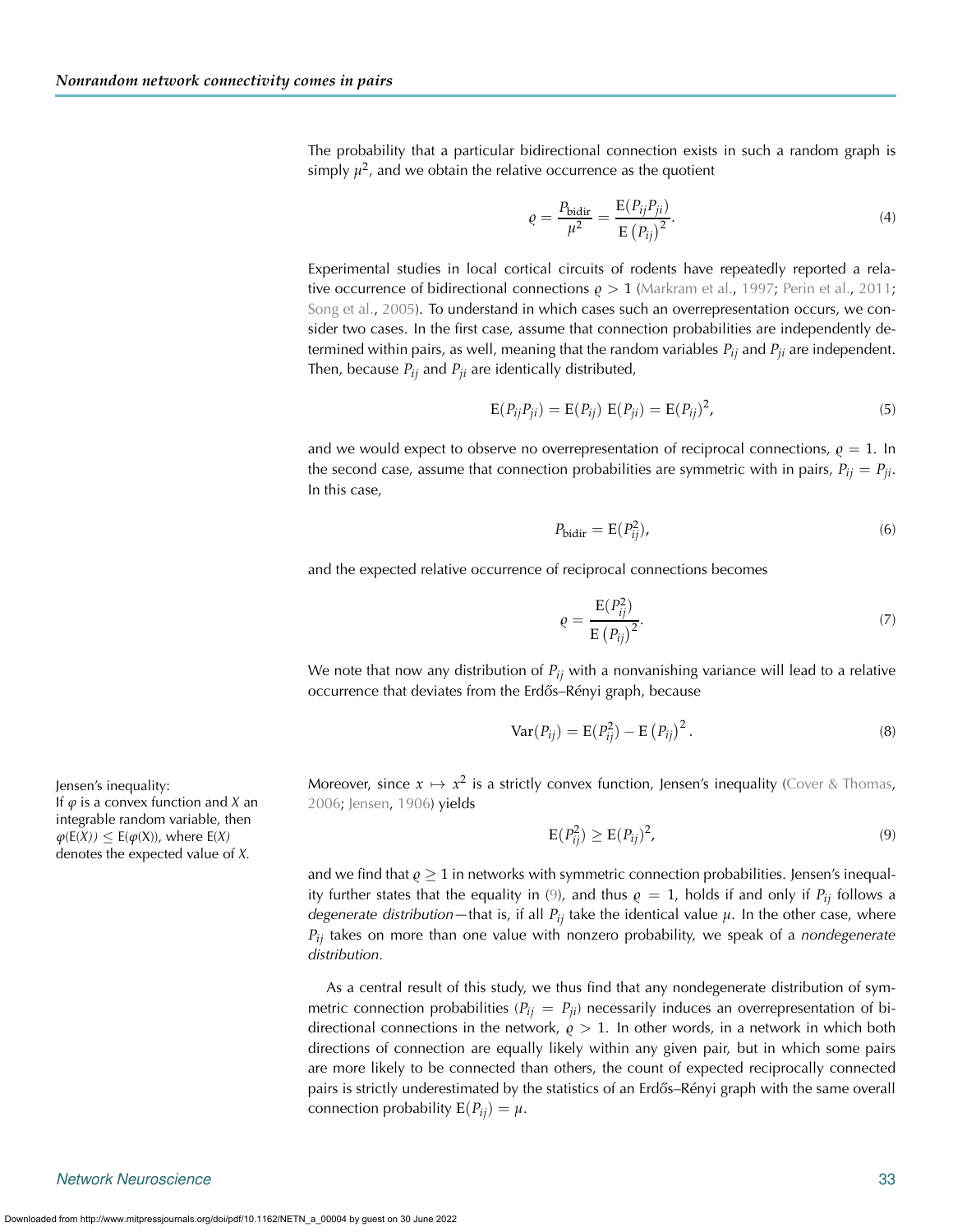#### *Upper Bound for*  $\varrho$

The overrepresentation of bidirectional connections  $\varrho$  in a network is maximal when every connected pair is already a reciprocally connected pair. In terms of the model defined above, this is the case when

$$
E(P_{ij}P_{ji}) = E(P_{ij}).
$$
\n(10)

The relative occurrence of reciprocal connections from [\(4\)](#page-2-1) then becomes

<span id="page-3-2"></span>
$$
\varrho = \frac{1}{E(P_{ij})} = \frac{1}{\mu}.
$$
\n(11)

Thus, for local cortical circuits of Layer 5 pyramidal neurons with a typical connection probability of  $\mu = 0.1$  [\(Song et al.](#page-10-1), [2005;](#page-10-1) [Thomson, West, Wang, & Bannister,](#page-10-9) [2002](#page-10-9)), the network model yields a maximal overrepresentation of  $\rho = 10$ . While this theoretical maximum is unlikely to exist in actual cortical networks, the precise degree of overrepresentation will depend on the specific distribution of connection probabilities in the network. In the following sections, we study two generic examples.

#### *Two-Point Distribution*

The simplest nondegenerate distribution of connection probabilities is a distribution that takes two values *x*, *y*, with probabilities *p* and  $1 - p$ , respectively, as illustrated in [Figure 1A.](#page-4-0) This distribution may be seen as a crude approximation to the connection probabilities recently observed in visual cortex as a function of the neurons' absolute difference in orientation preference, where a "high" connection probability was reported for a difference between 0° and 45° and a "low" probability was seen for cells with a difference of  $45°-90°$  in orientation tuning [\(Lee et al.](#page-10-10), [2016\)](#page-10-10).

Formally, let  $x, y \in [0, 1]$  with  $x > y$  and  $0 < p < 1$ . A random variable *X* follows the two-point distribution  $\mathcal{T}(p, x, y)$  if  $P(X = x) = p$  and  $P(X = y) = 1 - p$ .

In our network model, let then the  $P_{ij}$  be  $\mathcal{T}(p, x, y)$  distributed. The overall connection probability *μ* is

$$
\mu = E(P_{ij}) = px + (1 - p)y.
$$
 (12)

Assume again that  $P_{ij} = P_{ji}$ . The relative occurrence of bidirectional connections is given by

$$
\varrho = \frac{E(P_{ij}^2)}{\mu^2} = \frac{px^2 + (1-p)y^2}{\mu^2}.
$$
\n(13)

Solving [\(12\)](#page-3-0) for *p* as

<span id="page-3-1"></span><span id="page-3-0"></span>
$$
p = \frac{\mu - y}{x - y} \tag{14}
$$

and inserting this result into [\(13\)](#page-3-1) yields an expression for the relative overrepresentation that depends on *x*, *y*, and *μ* (see [Hoffmann & Triesch,](#page-10-11) [2016c](#page-10-11), SI1),

$$
\varrho = \frac{x+y}{\mu} - \frac{xy}{\mu^2}.\tag{15}
$$

*Network Neuroscience* 34

Orientation preference:

receptive fields.

The property of neurons in primary visual cortex to respond strongly to visual stimuli with a certain orientation appearing inside their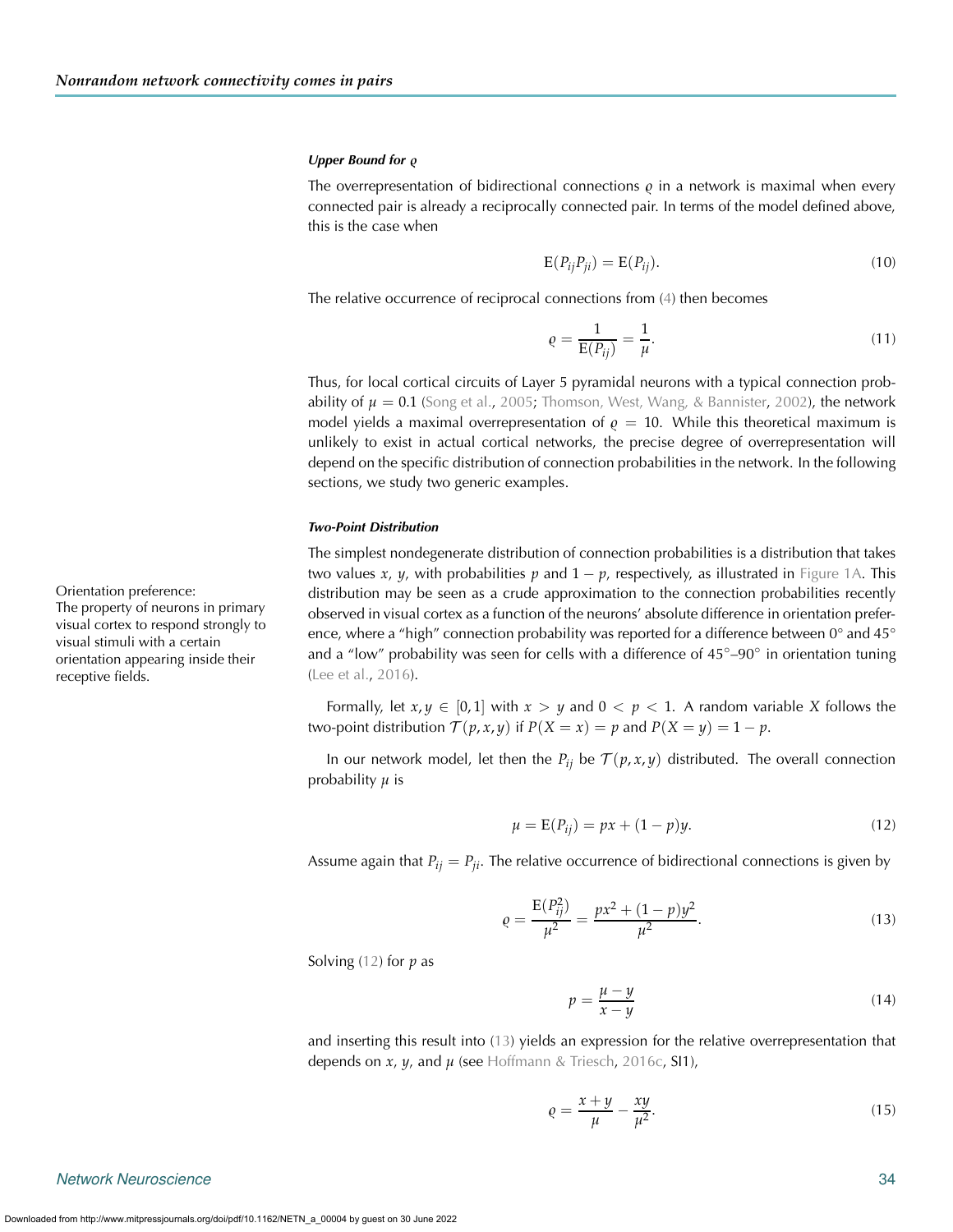

<span id="page-4-0"></span>**Figure 1.** Relative overrepresentation  $\varrho$  of bidirectional connections in networks with a fraction of pairs connected with a high probability *x* and the rest of the pairs connected with a low probability *y*. (A) Diagram illustrating the targets with a high chance *x* of connecting (thick arrows) and targets with a low probability *y* of connecting (thin arrows) for a single source node (hatched). (B) Different pairings of x and y can induce a high relative overrepresentation  $\varrho$  in a network with two-pointdistributed connection probabilities,  $P_{ij} \sim \mathcal{T}(\frac{\mu-y}{x-y}, x, y)$ , and a fixed overall connection probability  $\mu$  = 0.1. The dashed line marks an overrepresentation of bidirectional connections of  $\varrho$  = 4, observed for Layer 5 pyramidal neurons in rat visual cortex [\(Song et al.](#page-10-1), [2005\)](#page-10-1).

Here we fix  $\mu = 0.1$  in accordance with the overall connection probability found in local circuits of pyramidal cells in the rat visual cortex [\(Song et al.](#page-10-1), [2005\)](#page-10-1) and obtain the relative occurrence dependent on the two connection probability values *x* and *y*. Given  $x \geq \mu$ , it follows that  $y \leq \mu$  (see [Hoffmann & Triesch](#page-10-11), [2016c,](#page-10-11) SI2) and that the possible values for x and *y* are  $0.1 \le x \le 1$  and  $0 \le y \le 0.1$ . [Figure 1B](#page-4-0) shows contours of  $\varrho$  for these  $(x, y)$  pairings, illustrating how different values for the relative overrepresentation of reciprocal connections can be induced by two-point-distributed connection probabilities. We find that in such networks, higher values of *ę* are easily obtained with reasonable network configurations. For example, a relative overrepresentation of  $\varrho = 4$  could be achieved by a two-point distribution of connection probabilities in which one group of neuron pairs is highly connected with probability  $x = 0.7$ , while the other group of neuron pairs is sparsely connected with probability  $y = 0.05$ . Collectively, the highly connected pairs then make up less than 8% of all neuron pairs, showing that it is sufficient to have a small subgroup of highly connected neuron pairs to induce a high overrepresentation of bidirectionally connected pairs in the network. For more densely connected networks,  $\mu > 0.1$ , the effect that two distinct connection probabilities have on the overrepresentation of reciprocal connections is reduced (cf. Figure S1), as one would intuitively expect from the dependence of the maximal overrepresentation on  $\mu$  in [\(11\)](#page-3-2).

#### *Gamma Distribution*

Next, we analyze the relative overrepresentation of bidirectional connections in a network with continuously distributed connection probabilities. The gamma distribution  $\Gamma(\alpha, \beta)$  with probability density function

$$
f_{\alpha,\beta}(x) = \begin{cases} \frac{1}{\beta^{\alpha}\Gamma(\alpha)} x^{\alpha-1} e^{-x/\beta}, & x \ge 0, \\ 0, & \text{otherwise}, \end{cases}
$$
(16)

allows for the variance  $\text{Var}(X) = \alpha \beta^2$  of a gamma-distributed random variable  $X \sim \Gamma(\alpha, \beta)$ , to take on different values, while keeping its mean  $E(X) = \alpha \beta$  constant [\(Hogg & Craig](#page-10-12), [1978\)](#page-10-12). The exponential distribution emerges as a special case of the gamma distribution ( $\alpha = 1$ ).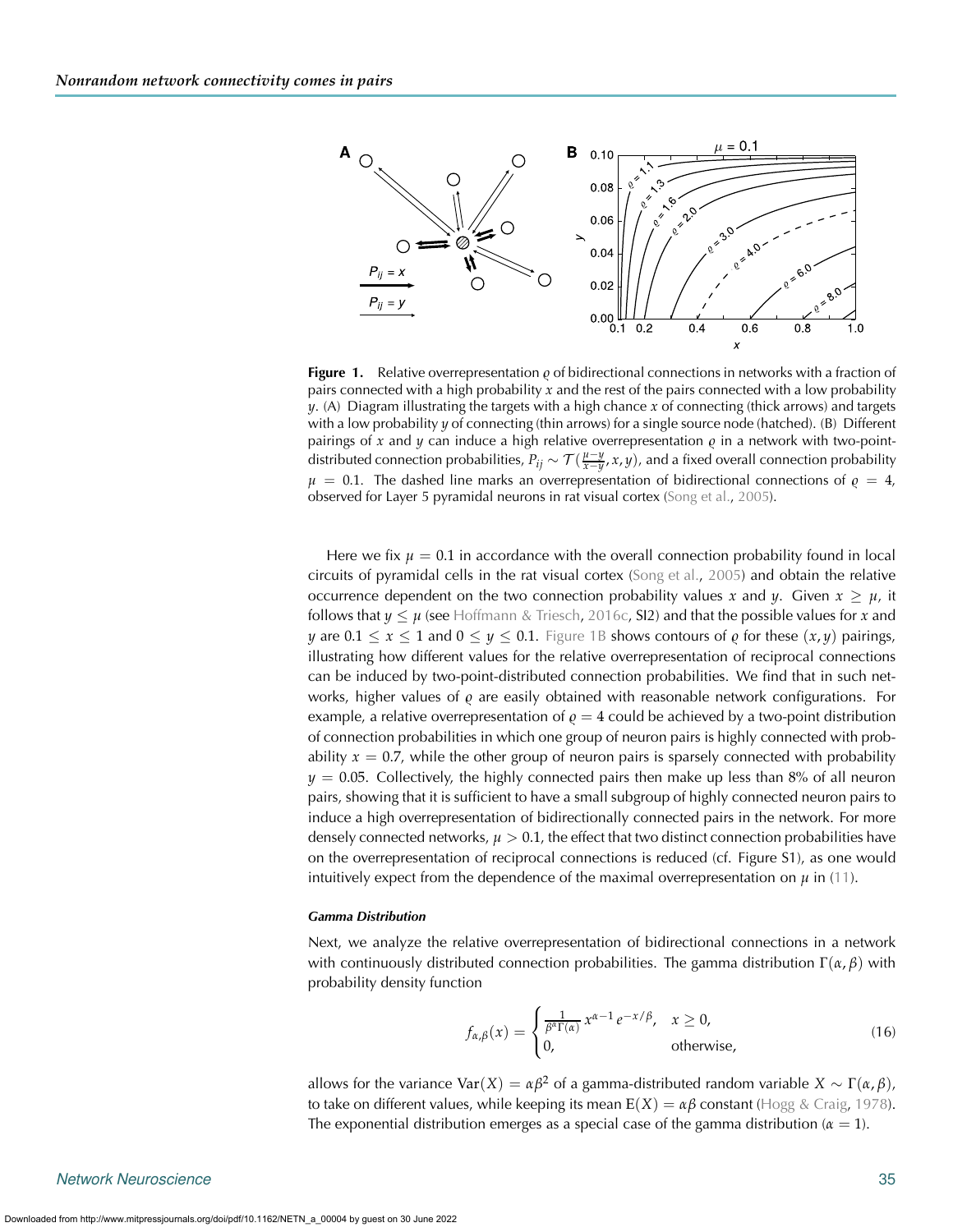To ensure that the randomly drawn connection probabilities lie within the interval  $[0, 1]$ , we here consider a modification to the traditional gamma distribution, in the form of a truncated version. Let *α*, *β >* 0. A random variable *X* follows the truncated gamma distribution ΓT(*α*, *β*) if it has the probability density function

$$
f_{\alpha,\beta}^{\mathrm{T}}(x) = \begin{cases} K_{\alpha,\beta} \frac{1}{\beta^{\alpha}\Gamma(\alpha)} x^{\alpha-1} e^{-x/\beta}, & 0 \le x \le 1, \\ 0, & \text{otherwise.} \end{cases}
$$
(17)

The factor  $K_{\alpha,\beta}$  is the inverse of the cumulative probability that  $x \leq 1$  in the untruncated gamma distribution,

$$
K_{\alpha,\beta} = \left(\int_0^1 f_{\alpha,\beta}(x) dx\right)^{-1},\tag{18}
$$

and is needed to ensure that

$$
\int f_{\alpha,\beta}^{\mathrm{T}}(x) dx = 1.
$$
 (19)

Consider the above network model in which the connection probabilities  $P_{ij}^{\text{T}}$  are  $\Gamma^{\text{T}}(\alpha,\beta)$ distributed and  $P_{ij}^{\mathrm{T}} = P_{ji}^{\mathrm{T}}$ . We compute the relative overrepresentation  $\varrho$  numerically from

$$
\mu = \mathcal{E}\left(P_{ij}^{\mathrm{T}}\right) = \int_0^1 x f_{\alpha,\beta}^{\mathrm{T}}(x) \, dx,\tag{20}
$$

$$
E\left(P_{ij}^{T^2}\right) = \int_0^1 x^2 f_{\alpha,\beta}^T(x) dx.
$$
 (21)

Pairings of the shape parameter *α* and the scale parameter *β* are chosen such that the overall connection probability reflects connectivity statistics in local cortical networks,  $\mu = 0.1$ [\(Song et al.](#page-10-1), [2005;](#page-10-1) [Thomson et al.](#page-10-9), [2002\)](#page-10-9). The probability density functions and the resulting relative overrepresentation of reciprocal connections *ρ* for four representative *α*, *β* pairs are shown in [Figure 2A.](#page-6-0) Here,  $\beta$  is determined so as to yield  $\mu = 0.1$  for the given *α*, following the relationship shown in [Figure 2B](#page-6-0) (solid curve).

In the sparse networks we modeled, the tail of the gamma distribution is near zero at  $P_{ij}^{\rm T} = 1$ (see [Figure 2A\)](#page-6-0). Thus  $K_{\alpha,\beta} \approx 1$ , and the truncated gamma distribution can be well approximated by the untruncated version. Assuming the connection probabilities to be standard gamma distributed,  $P_{ii}$  ∼ Γ( $\alpha$ ,  $\beta$ ), we have

$$
E(P_{ij}^2) = Var(P_{ij}) + E(P_{ij})^2 = \alpha \beta^2 + \alpha^2 \beta^2,
$$
\n(22)

and thus

$$
\varrho = \frac{\mathrm{E}\left(P_{ij}^{\mathrm{T}^2}\right)}{\mathrm{E}\left(P_{ij}^{\mathrm{T}}\right)^2} \approx \frac{\mathrm{E}\left(P_{ij}^2\right)}{\mathrm{E}\left(P_{ij}\right)^2} = \frac{\alpha^2 \beta^2}{\alpha^2 \beta^2} + \frac{\alpha \beta^2}{\alpha^2 \beta^2} = 1 + \frac{1}{\alpha} =: \tilde{\varrho}.
$$
\n(23)

The approximation  $\rho \approx \tilde{\rho} = 1 + \frac{1}{\alpha}$  works well for  $\alpha \geq 1$ , as is shown in [Figure 2C.](#page-6-0)

To induce a high overrepresentation of reciprocal pairs in the network, the gamma distribution of connection probabilities takes a highly skewed shape. To obtain  $\varrho = 4$ , only 57% of pairs are expected to have a higher connection probability than 0.01 ( $\alpha = 0.248$ ,  $\beta = 0.487$ ). Such a situation, in which a large part of all neuron pairs have a small connection probability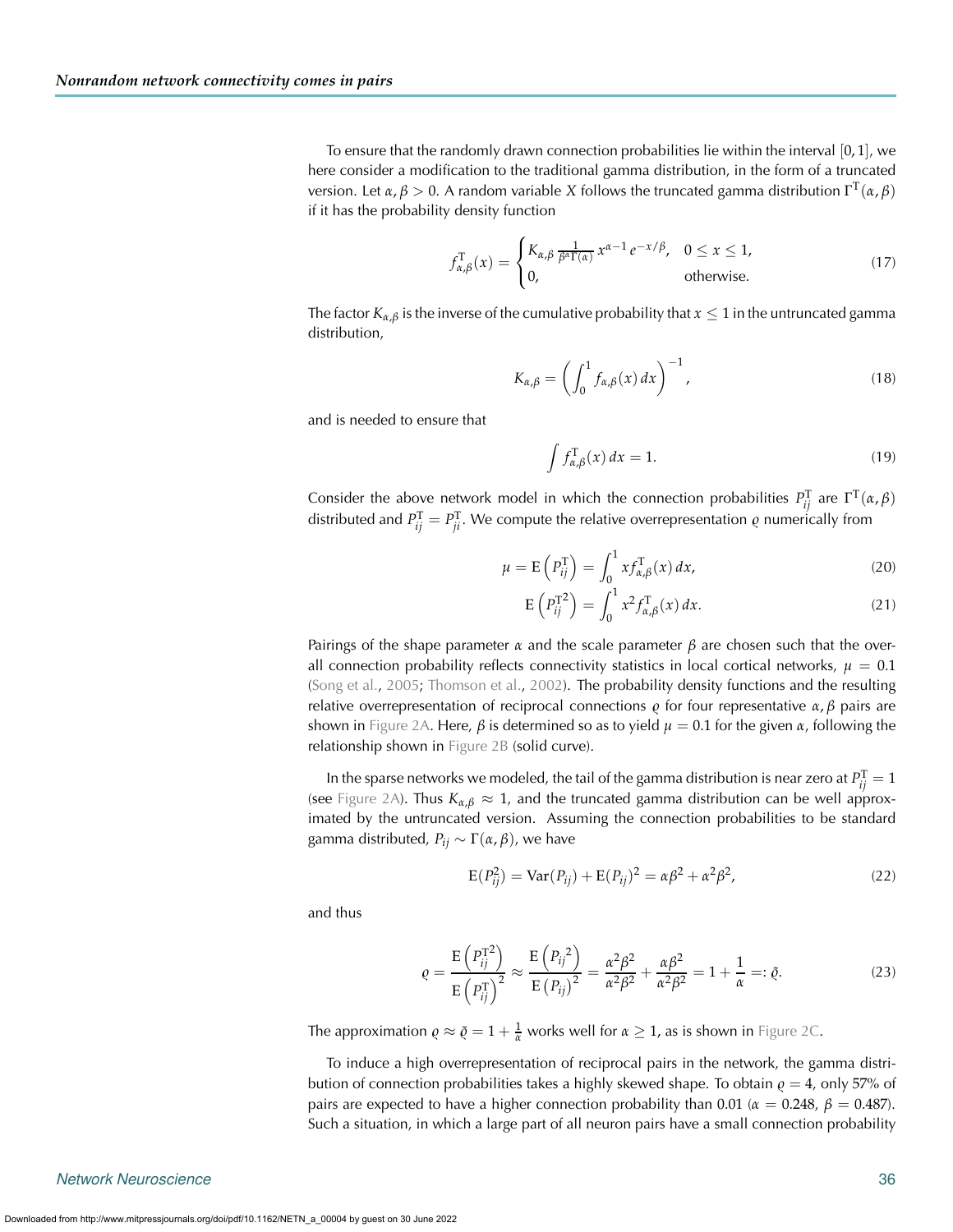

<span id="page-6-0"></span>**Figure 2.** Relative occurrences of bidirectional connections  $\varrho$  in networks with gamma-distributed connection probabilities. (A) Probability density functions of the truncated gamma distribution  $\Gamma^{\rm T}(\alpha,\beta)$  for different shape parameters  $\alpha$  and the induced relative overrepresentation  $\varrho$  in a network with such distributed connection probabilities *Pij*. For a given *α*, the scale parameter *β* was chosen such that  $\mu = 0.1$ . The plot to the right continues the density functions at a different scale. (B) Contours of *α*, *β* pairings that yield an overall connection probability of  $μ = 0.1$ . The dashed line shows the approximation  $β = \frac{μ}{α}$ , where  $μ = 0.1$ . (C) Relative occurrences  $ϕ$  as a function of *α* for fixed  $\mu = 0.1$ . For  $\alpha \geq 1$ , this relationship is well approximated by  $\rho \approx 1 + \frac{1}{\alpha}$ .

while some few pairs have a high chance to be connected, is likely to occur if, for instance, the connection probability strongly depends on the spatial separation of the neurons, as was found in Layer 5 excitatory circuits of the rat somatosensory cortex [\(Perin et al.,](#page-10-0) [2011\)](#page-10-0). Then only nearby neurons are likely to be connected, while the larger part of more distant neurons has a low probability of connection.

#### *Symmetry of Connection Probabilities in Neural Circuits*

In neural circuits, connection probabilities that are equal within pairs but differ across the network are plausible from both an anatomical and a functional perspective. From the anatomical point of view, the distance dependency of connection probabilities mentioned above is a characteristic of cortical circuits that necessarily leads to symmetric probabilities: The distance from the first neuron's soma to the second neuron's soma is the same as the distance from the second to the first, resulting in equal probabilities within a pair of neurons when interneuron distance determines the connection probabilities. Regarding the functional perspective, connection probabilities may also depend on the functional properties of the cells in the network. For example, the probability of connections between orientation-tuned cells in the mouse primary visual cortex depends on their absolute difference in orientation tuning [\(Ko et al.,](#page-10-13) [2011;](#page-10-13) [Lee et al.,](#page-10-10) [2016\)](#page-10-10). Since the absolute difference in orientation tuning will be the same in both directions, connection probabilities can be expected to be equal within a pair of orientation-tuned cells.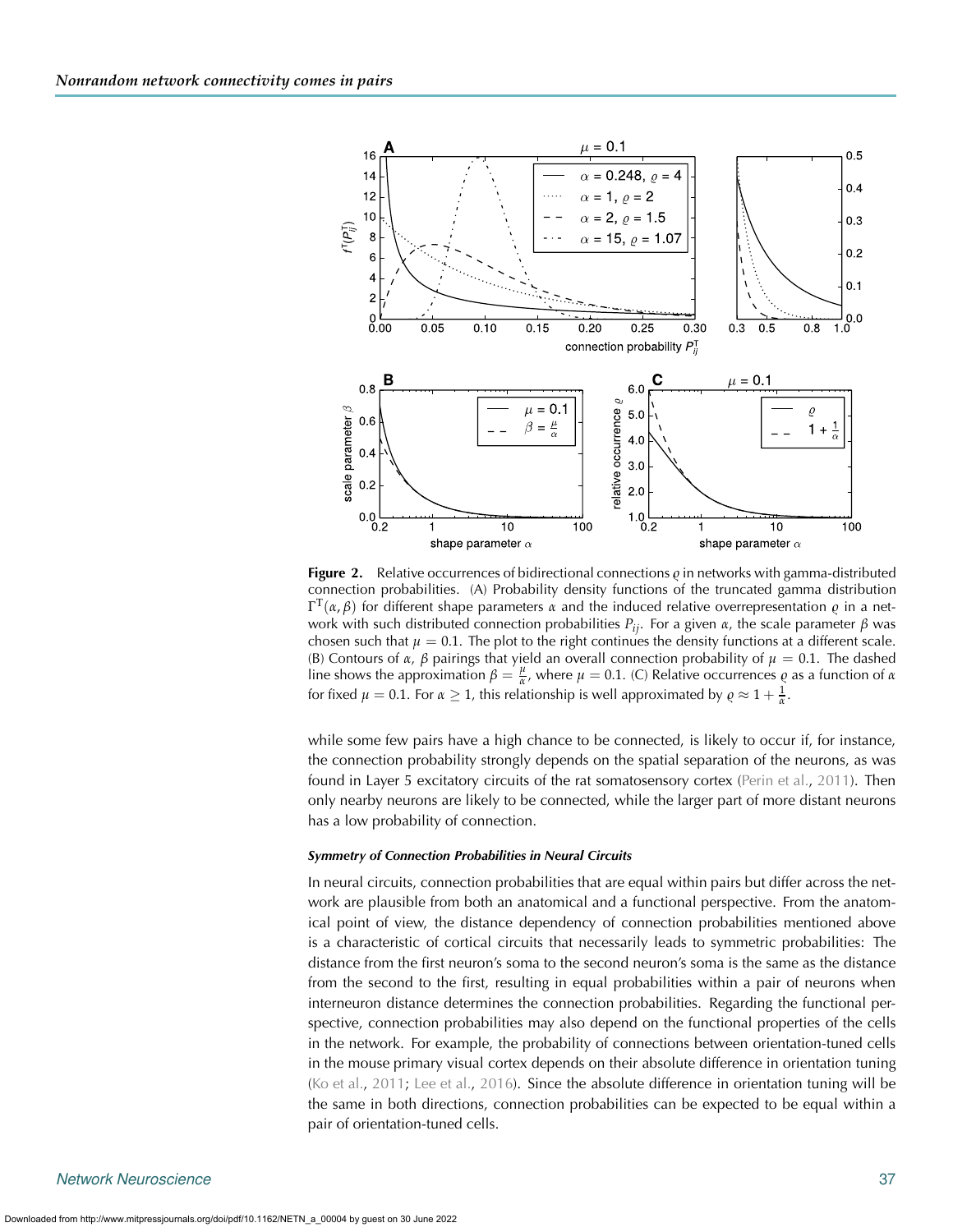However, even when connection probabilities within pairs do not match exactly, an overrepresentation of reciprocal connections is still likely to be observed when connection probabilities follow a nondegenerate distribution. To see this, consider that connection probabilities  $P_{ij}$  are distributed according to some probability density function  $f_{P_{ij}}(x)$ . As before, we assume that the values of  $P_{ij}$  are independent outside of pairs. In the following discussion, we also assume that *i > j* without loss of generality. The expected probability of a reciprocal connection within a pair can then be expressed as

$$
E(P_{ij}P_{ji}) = \int_0^1 \int_0^1 xy f_{P_{ij},P_{ji}}(x,y) dx dy,
$$
 (24)

where  $f_{P_{ij},P_{ij}}(x,y)$  is the joint probability density function of  $P_{ij}$  and  $P_{ji}$ ,

<span id="page-7-0"></span>
$$
f_{P_{ij},P_{ji}}(x,y) = f_{P_{ji}|P_{ij}}(y \mid x) f_{P_{ij}}(x).
$$
 (25)

In the case that  $P_{ij}$  and  $P_{ji}$  are independent, we have  $f_{P_{ji}|P_{ij}}(y | x) = f_{P_{ji}}(y)$ , and in the case of  $P_{ij} = P_{ji}$ ,  $f_{P_{ii}|P_{ii}}(y \mid x) = \delta(y-x)$ . Here we propose a model for the conditional density function that transitions between the two extreme cases by multiplying  $f_{P_{ii}}(y)$  by the density function of a normal distribution centered around *x*,

$$
f_{P_{ji}|P_{ij}}(y \mid x) = \frac{1}{N_{\sigma}(x)} f_{P_{ji}}(y) \frac{1}{\sigma \sqrt{2\pi}} e^{\frac{(y-x)^2}{2\sigma^2}},
$$
\n(26)

where the additional factor  $N_{\sigma}(x)^{-1}$  makes sure that  $f_{P_{ii}|P_{ii}}(y | x)$  integrates to 1,

<span id="page-7-1"></span>
$$
N_{\sigma}(x) = \int_0^1 f_{P_{ji}}(z) \, \frac{1}{\sigma \sqrt{2\pi}} \, e^{\frac{(z-x)^2}{2\sigma^2}} \, dz. \tag{27}
$$

Indeed, as the standard deviation  $\sigma$  of the modulating normal distribution increases,  $f_{P_{ij}|P_{ij}}(y \mid x)$  approaches  $f_{P_{ij}}(y)$ , and in the limit  $\sigma \to 0$  we have

$$
\lim_{\sigma \to 0} f_{P_{ji}|P_{ij}}(y \mid x) = \delta(y - x). \tag{28}
$$

In Figure [3A](#page-8-0), the conditional density functions for various  $\sigma$  are shown for the truncated gamma distribution. For low values of  $\sigma$ , the conditional density function resembles a narrow Gaussian around *x*, reflecting approximately symmetric connection probabilities. For *σ >* 1, on the other hand,  $f_{P_{ji}|P_{ij}}(y \mid x)$  becomes virtually indistinguishable from  $f_{\alpha,\beta}^T(y)$ , reflecting the independence of  $P_{ii}$  from  $P_{ij}$ .

Finally, we employ the model to examine how the relative overrepresentation of bidirectional connections *g* changes with the degree of symmetry in the connection probabilities within a pair of neurons. To do so, *ϱ* is computed as a function of *σ* for a given distribution of *Pij* using

<span id="page-7-2"></span>
$$
\varrho = \frac{E(P_{ij}P_{ji})}{\mu^2},\tag{29}
$$

the numerator is defined through ( $24-26$ ), and the overall connection probability  $\mu$  is calculated as

$$
\mu = \frac{1}{2} \int_0^1 x f_{P_{ij}}(x) dx + \frac{1}{2} \int_0^1 f_{P_{ij}}(x) \int_0^1 y f_{P_{ji}|P_{ij}}(y \mid x) dy dx.
$$
 (30)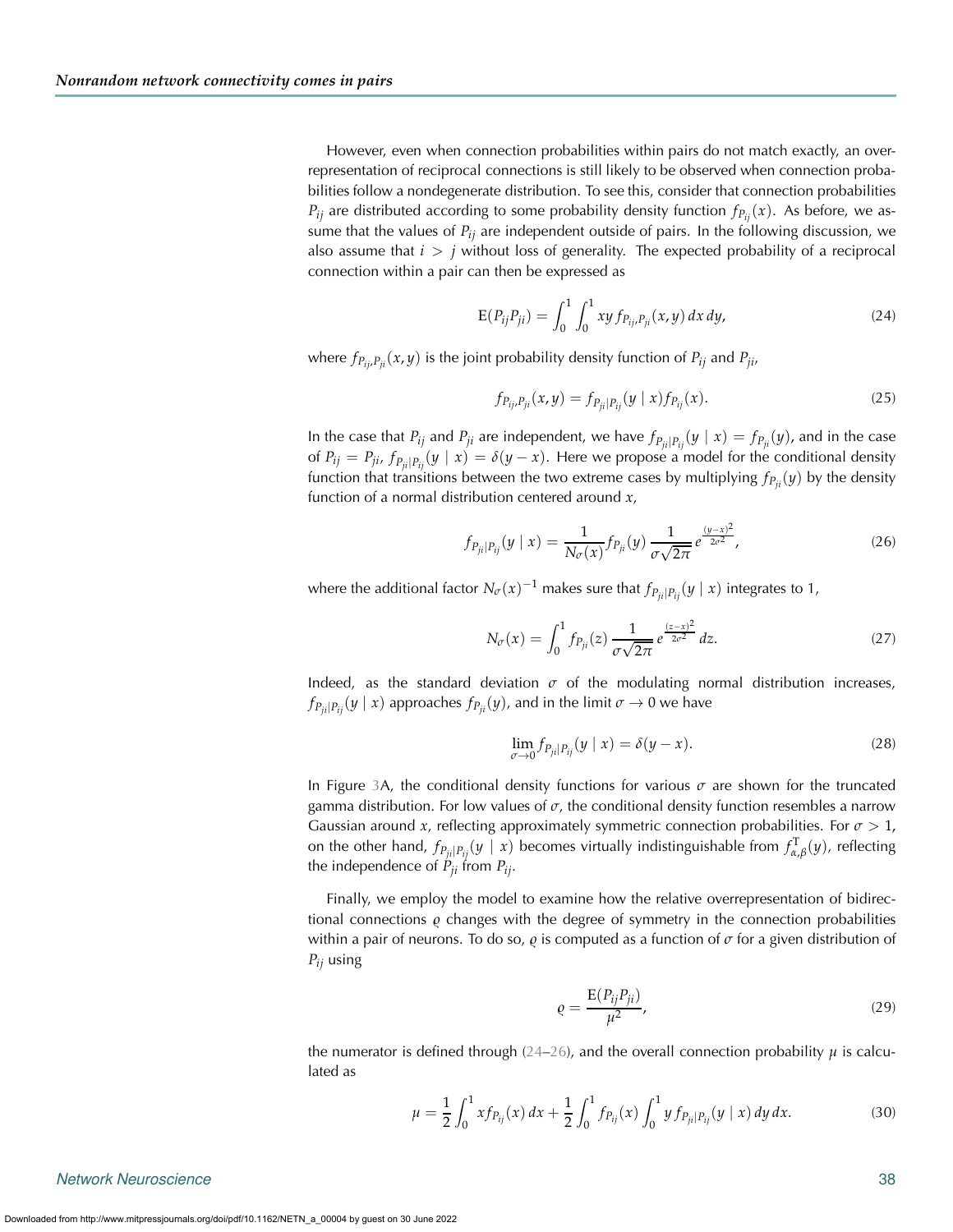

<span id="page-8-0"></span>**Figure 3.** Relative overrepresentation of bidirectional connections  $\varrho$  is sustained when connection probabilities are only approximately symmetric in pairs. (A) Illustration that the conditional density function  $f_{P_i|P_i}(y|x)$  in [\(26\)](#page-7-1) transitions from equality of the random variables  $P_{ij}$  and  $P_{ji}$  to independence with increasing  $\sigma$ . We use  $f_{P_{ij}}(y) = f_{\alpha,\beta}^{T}(y)$ , with  $\alpha = 0.248$  and  $\beta$  such that  $E(P_{ij}) = 0.1$ . For the illustration,  $P_{ij}$  was fixed as  $\dot{x}=0.15$ . Already for  $\sigma=1$ , the conditional density function becomes visually indistinguishable from  $f_{\alpha,\beta}^{\rm T}(y)$  (cf. Figure [2A](#page-6-0)). (B) Relative occurrences of recip*rocally connected pairs <i>ę* as a function of *σ*. The curves for  $\alpha = 1$  and  $\alpha = 2$  show numerical solutions of [\(29\)](#page-7-2) with  $f_{P_{ij}}(y)=f_{\alpha,\beta}^\mathrm{T}(y)$ , where  $\beta$  was chosen such that  $\mathrm{E}(P_{ij})=0.1.$  Relative reciprocal pair counts from generated networks following the model matched these theoretical curves (data not shown). For  $\alpha = 0.248$ , random variables with the respective probability density functions were sampled and the average  $\varrho$  was computed via [\(29\)](#page-7-2) using the sample means. Error bars show *SEMs*; the curve for  $\alpha = 0.248$  (solid line) was fitted to the data points and is purely for illustrative purposes.

since half of the connection probabilities are drawn according to  $f_{P_{ii}}$  and the other half are drawn according to *fPji*|*Pij* given a particular value of *x* drawn according to *fPij* . Figure [3B](#page-8-0) shows the change of  $\varrho$  with  $\sigma$  for connection probabilities  $P_{ij}$  following a truncated gamma distribution  $\Gamma^T(\alpha, \beta)$ . For the three parameter sets chosen, we see that a strong overrepresentation of bidirectional connections is sustained when connection probabilities are only approximately symmetric in pairs. Furthermore, as long as *Pji* is at biased to take similar values to *Pij*, an overrepresentation of  $\rho > 1$  can be observed, implying that effects such as distance dependency or the dependence on the absolute difference in orientation tuning of connection probabilities will tend to increase the relative occurrence of bidirectional connections, even when other effects are also influencing the neurons' connection probabilities.

#### **DISCUSSION**

Experimental evidence suggests that any pair of excitatory cells within a cortical column has contact points between axon and dendrite close enough to support a synaptic connection between the cells [\(Kalisman, Silberberg, & Markram](#page-10-14), [2005;](#page-10-14) [Stepanyants, Tamás, & Chklovskii](#page-10-15), [2004\)](#page-10-15). Despite this potential "all-to-all" connectivity, only a small fraction of the contacts are realized as functional synapses. Uncovering the principles underlying which contact points get utilized for synaptic transmission is crucial for our understanding of the structure and function of the local cortical circuits in the mammalian brain.

Local networks in the rat visual and somatosensory cortices have been shown to feature nonrandom structure [\(Perin et al.](#page-10-0), [2011;](#page-10-0) [Song et al.](#page-10-1), [2005\)](#page-10-1), and much attention has been given to bidirectionally connected neuron pairs that occur more often than would be expected from random connectivity [\(Bourjaily & Miller,](#page-10-4) [2011;](#page-10-4) [Clopath, Büsing, Vasilaki, & Gerstner](#page-10-16), [2010](#page-10-16); [Miner & Triesch,](#page-10-17) [2016\)](#page-10-17). In this study we have shown a condition under which nonrandom network structure and the occurrence of reciprocally connected pairs are inherently linked; a relative overrepresentation of bidirectional connections arises necessarily in networks with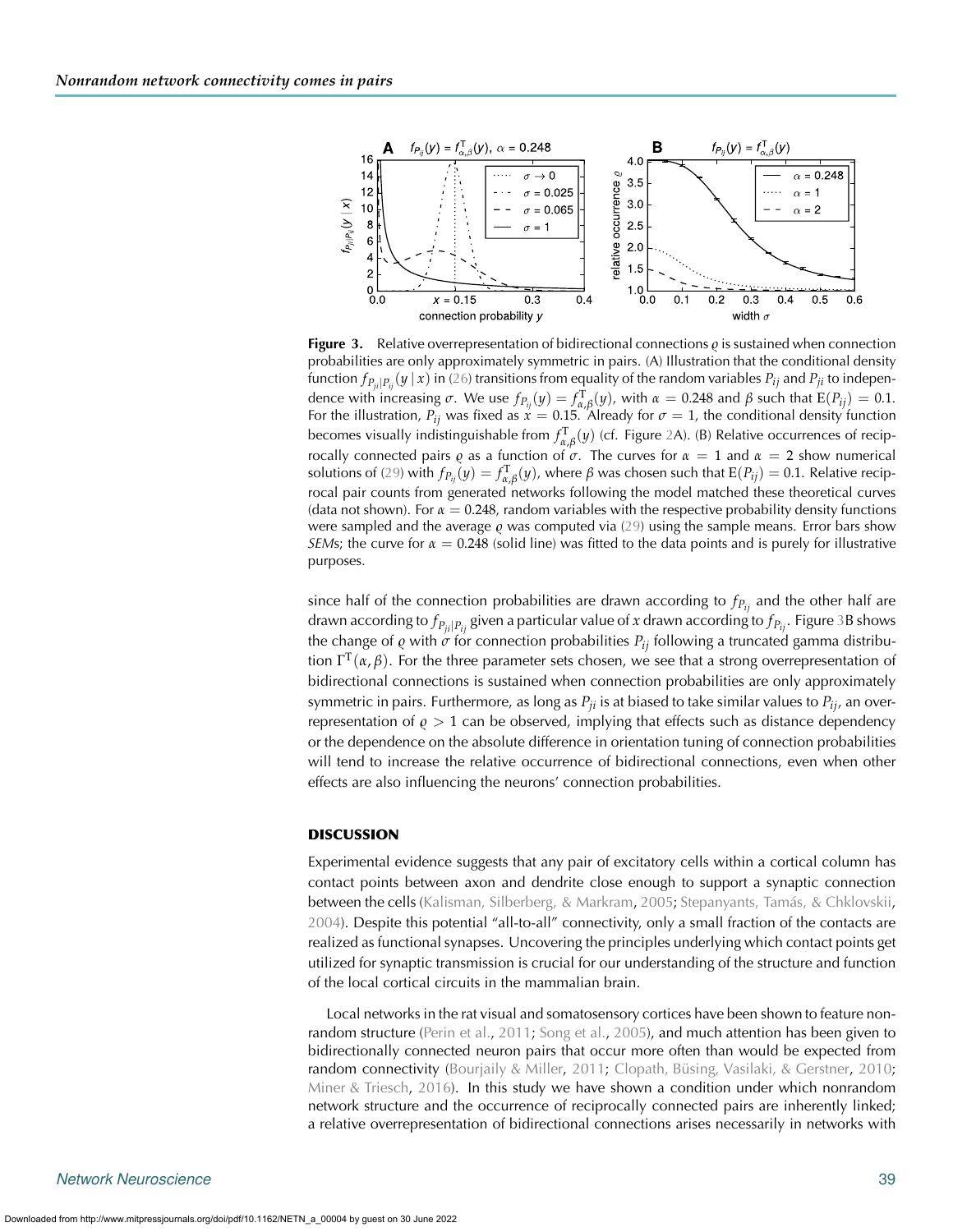a nondegenerate distribution of symmetric connection probabilities. The absence of an overabundance of reciprocal pairs, on the other hand, as for example is found in the intralayer connectivity of the mouse C2 barrel column [\(Lefort et al.](#page-10-3), [2009\)](#page-10-3), points toward either a truly random network or an asymmetry in the connection probabilities.

Quantitatively, a network in which connection probabilities take on one of two values is easily able to account for even the highest values of overrepresentation reported. A network with such a two-point distribution of connection probabilities might occur naturally, where the probability of connection depends on whether a given pair of neurons shares a certain feature—for example, have or do not have similar orientation preferences [\(Lee et al.,](#page-10-10) [2016](#page-10-10)).

A continuous distribution in connection probabilities, on the other hand, might occur when pair connectivity depends on a continuous parameter, such as the interneuron distance or the neurons' ages. We showed that networks in which connection probabilities follow a gamma distribution can also have a high relative occurrence of reciprocally connected pairs; however, in this case a larger fraction of pairs remain unconnected with a very high probability.

It is likely that a combination of such effects determines the connection probabilities in local cortical networks. Importantly, we showed that as long as this probability is symmetric for pairs, any such effect that creates a nondegenerate distribution of probabilities will cause an increase of the reciprocity in the network.

Our results confirm the intuitive notion that reciprocity is favored in symmetric networks, whereas asymmetric probabilities of connection inhibit the occurrence of bidirectionally connected pairs. Network models with symmetric connectivity, such as Hopfield nets, generally excel at memory storage and retrieval through fixed-point attractor dynamics [\(Hopfield,](#page-10-18) [1982\)](#page-10-18), while asymmetric network models such as synfire chains are suitable for reliable signal transmission [\(Abeles,](#page-10-19) [1982;](#page-10-19) [Diesmann, Gewaltig, & Aertsen,](#page-10-20) [1999](#page-10-20)). This suggests the intriguing possibility that one may be able to infer the nature of the computations in a neural circuit on the basis of certain statistics of its connectivity, such as the abundance of bidirectionally connected pairs.

In conclusion, the present study puts the overrepresentation of bidirectional connections found in local cortical circuits in a new light. If connection probabilities are symmetric in pairs, the overrepresentation emerges as a symptom of any form of nonrandom connectivity. It is thus crucial for both future experimental and modeling studies to develop a more refined view of nonrandom network connectivity that goes beyond simple pair statistics. Focusing on higher-order connectivity patterns and taking into account the actual synaptic efficacies seem promising avenues for future research into the nonrandom wiring of brain circuits.

#### **SUPPLEMENTARY INFORMATION**

The supplementary information document for references SI1 and SI2 and for Figure S1 is available online at  $po:10.6084/m9$ .figshare.3501860. Python code for the numerical computations is available as a GitHub repository, archived along with the generated data at DOI[:10.5281/zenodo.200368.](https://dx.doi.org/10.5281/zenodo.200368) A website documenting the code can be found at [https://](https://non-random-connectivity-comes-in-pairs.github.io/) [non-random-connectivity-comes-in-pairs.github.io/](https://non-random-connectivity-comes-in-pairs.github.io/)

#### **ACKNOWLEDGMENTS**

The authors thank the anonymous reviewers for their helpful and constructive comments on earlier versions of this article.